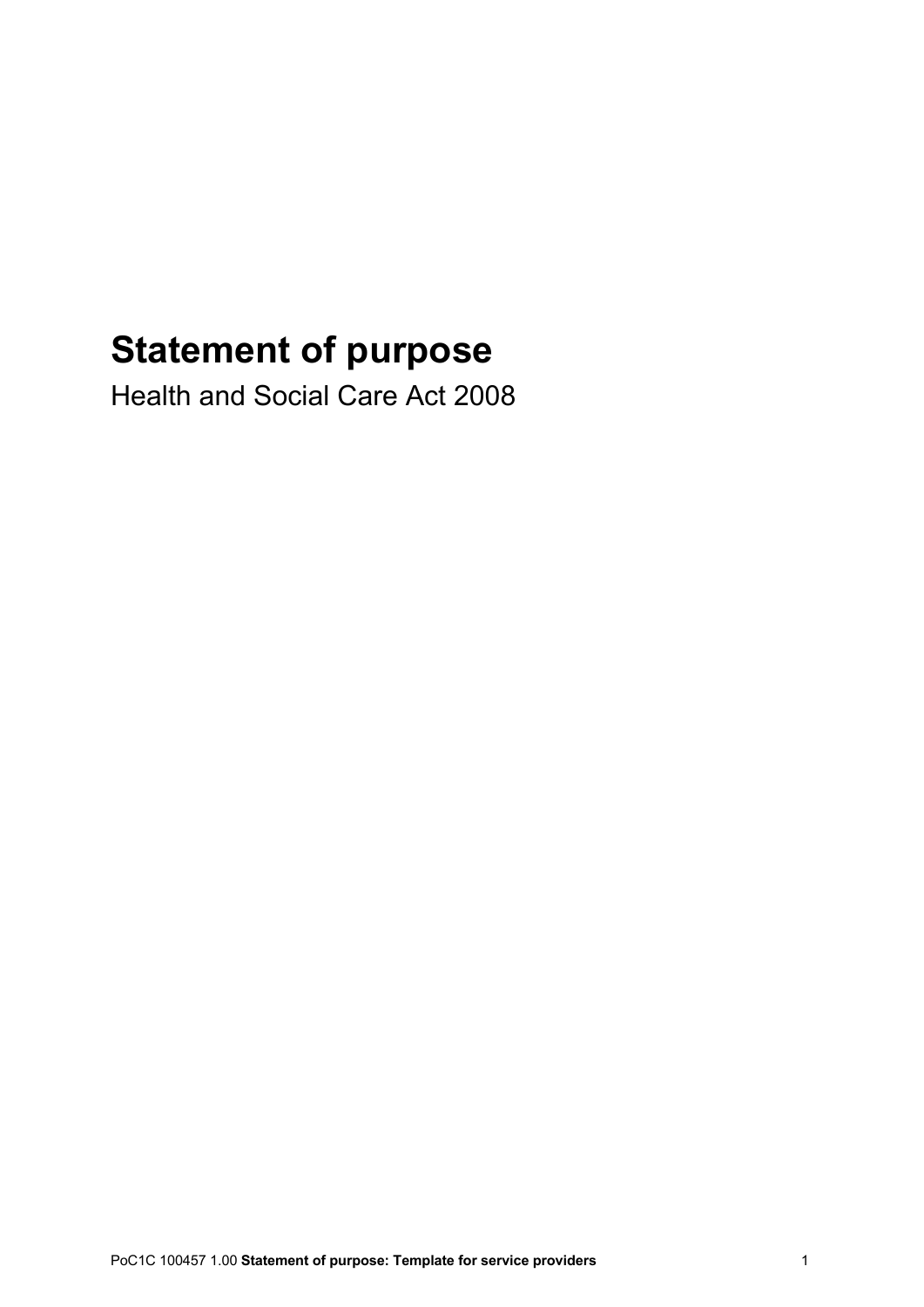## **Statement of purpose**

Health and Social Care Act 2008

| <b>Version</b> |  | Date of next review   March 2023 |  |
|----------------|--|----------------------------------|--|
|----------------|--|----------------------------------|--|

| <b>Service provider</b><br>Full name, business address, telephone number and email address of the registered<br>provider: |                                 |  |  |
|---------------------------------------------------------------------------------------------------------------------------|---------------------------------|--|--|
| <b>Name</b>                                                                                                               | Simon Holguin                   |  |  |
| <b>Address line 1</b>                                                                                                     | <b>Victoria Dental Practice</b> |  |  |
| <b>Address line 2</b>                                                                                                     | 5 Victoria Road                 |  |  |
| <b>Town/city</b>                                                                                                          | Darlington                      |  |  |
| County                                                                                                                    | <b>County Durham</b>            |  |  |
| Post code                                                                                                                 | <b>DL15SJ</b>                   |  |  |
| <b>Email</b>                                                                                                              | info@victoriadental.co.uk       |  |  |
| <b>Main telephone</b>                                                                                                     | 01325462361                     |  |  |

## **Aims and objectives**

*What do you wish to achieve by providing regulated activities? How will your service help the people who use your services?*

*Please use the numbered bullet points:*

- 1. high quality dental diagnostics
- 2. preventative dental care
- 3. restorative dental care
- 4. surgical dental care
- 5. to maintain our patients good oral, dental and general health
- 6. to provide treatment for dental diseases
- 7. to refer to specialists when necessary